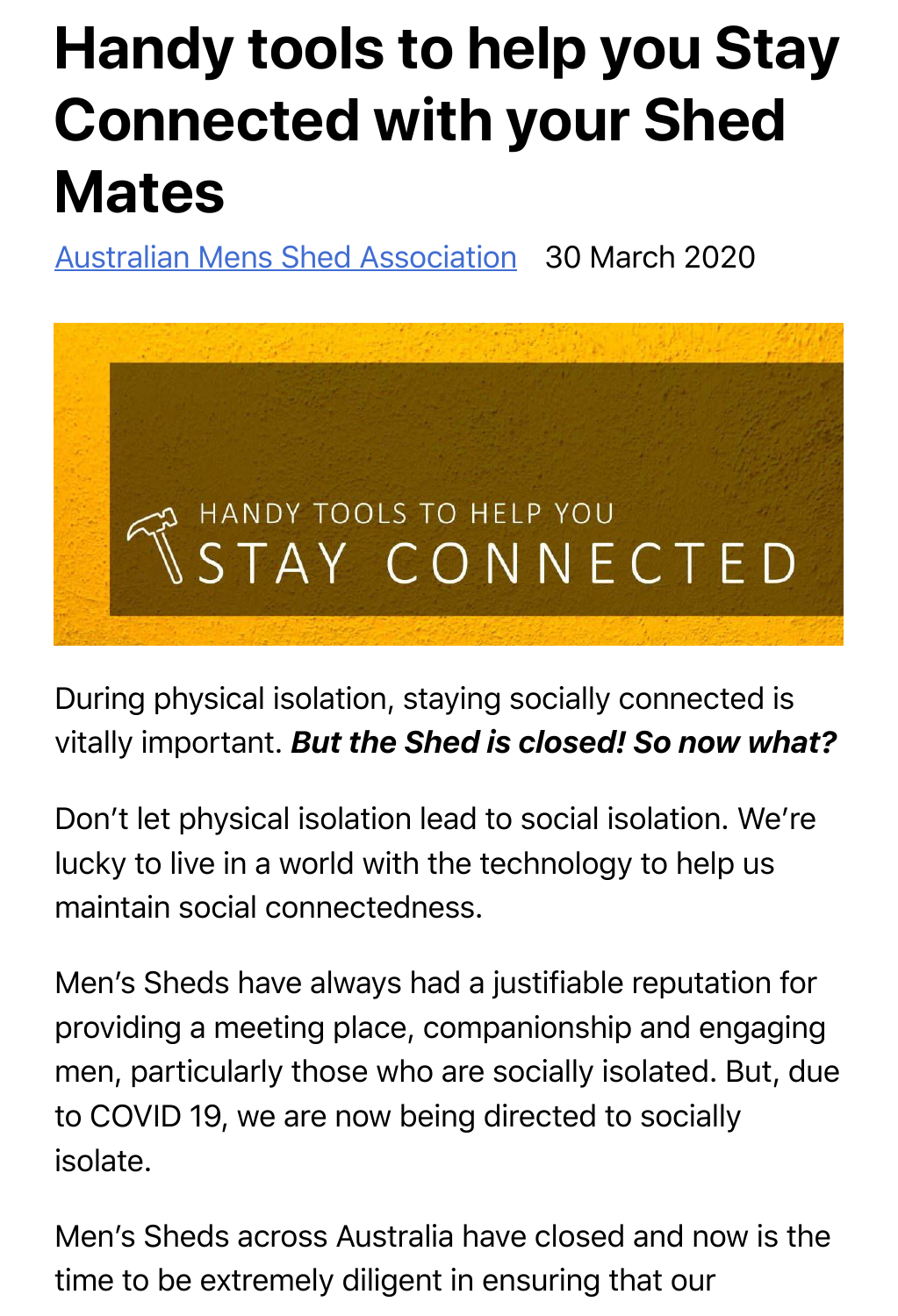shedders remain connected and that we look after each other.

Please remember that some shedders live alone and will need support. Others may not have transport and will rely on others to assist in maintaining household supplies or maybe vital appointments.

- Keep communicating
- Stay connected
- Look out for each other

## **The AMSA Shed Online**

Well, you're here – so you know what it's all about!

## **Email**

Some Shed Committees are emailing members on a regular basis- just touching base with a short note, maybe some contact details for local services, details on who to contact if they need anything.

## **Communication Tree**

A communication or telephone tree can be a very useful communication tool to stay connected, disseminate information, messages or welfare checks to a large number of people in a very short period of time.

Compile a list – names, addresses and phone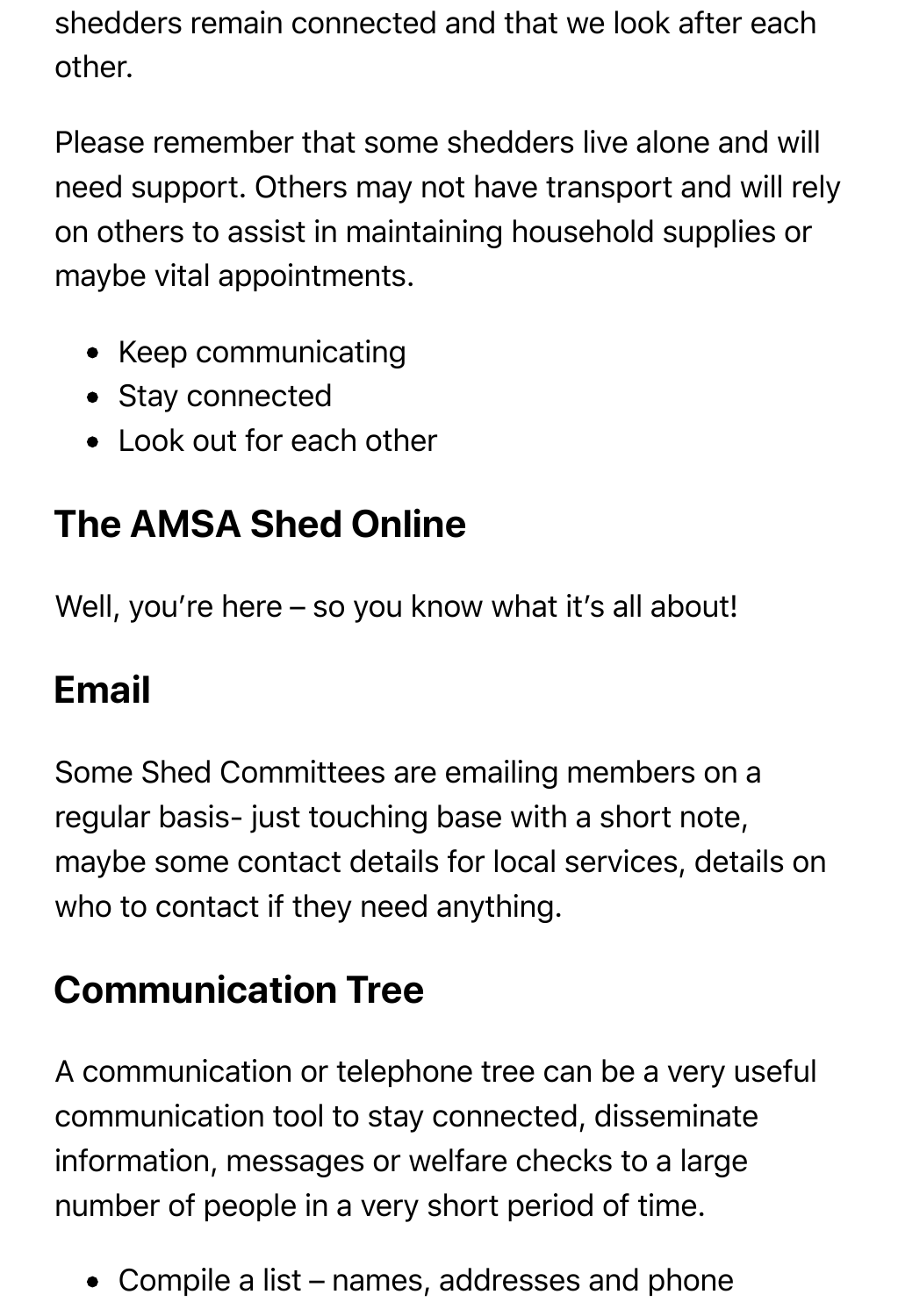numbers- of people who are willing to participate in the "tree"

You can maintain contact with a large number of people within a short period of time.

## **The Buddy System**

This strategy is being implemented by many Sheds. The Committee has put out a call for 'volunteer' members who are willing to contact other members of the Shed over the coming weeks to see make sure they are ok and/or wanting some assistance in some way.

Each 'volunteer' is provided with 6-7 names to contact. All members are informed that they will be contacted and it is a way of ensuring everyone is OK and coping well in the circumstances.

#### **Facebook**

Encourage members to connect with Facebook:

- [Australian Men's Shed Association](https://www.facebook.com/australianmensshedassociation/)
- Your Shed
- Other Sheds

Read the posts, contribute, stay in touch.

Don't have a Facebook page? Visit the **Facebook Help** Centre to find out how to set up an account.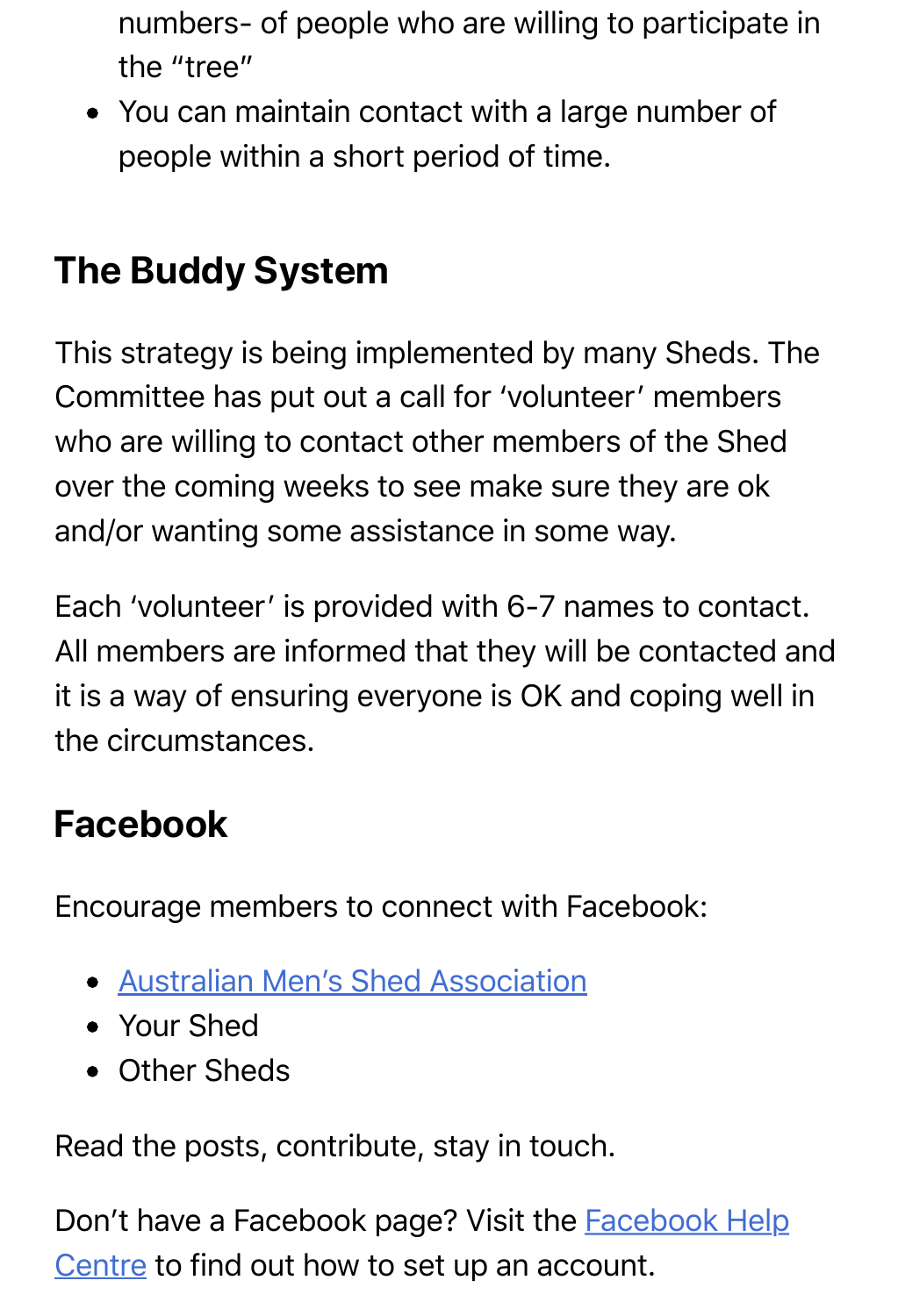#### **Shed Newsletter**

Send out a regular newsletter to all members. Include things like:

- Include a member profile
- Interesting articles
- Some light-hearted items
- Important contact details for services

### **Remote Conferencing Services**

For those who are IT savvy, remote conferencing services such as Zoom provide an opportunity to 'meet' in groups online, chat, meetings.

- Allocated a virtual room
- Have a virtual cuppa/chat/dinner

#### **Shedders who live alone or are vulnerable**

- Check whether they require groceries, prescriptions filled
- If they do not have transport, do they need to attend appointments? Go to the bank?
- Do they want some reading material?
- Call and have a chat

Download this resource from the AMSA website at [mensshed.org/stay-connected-at-the-amsa-shed](https://mensshed.org/stay-connected-at-the-amsa-shed-online/)online.